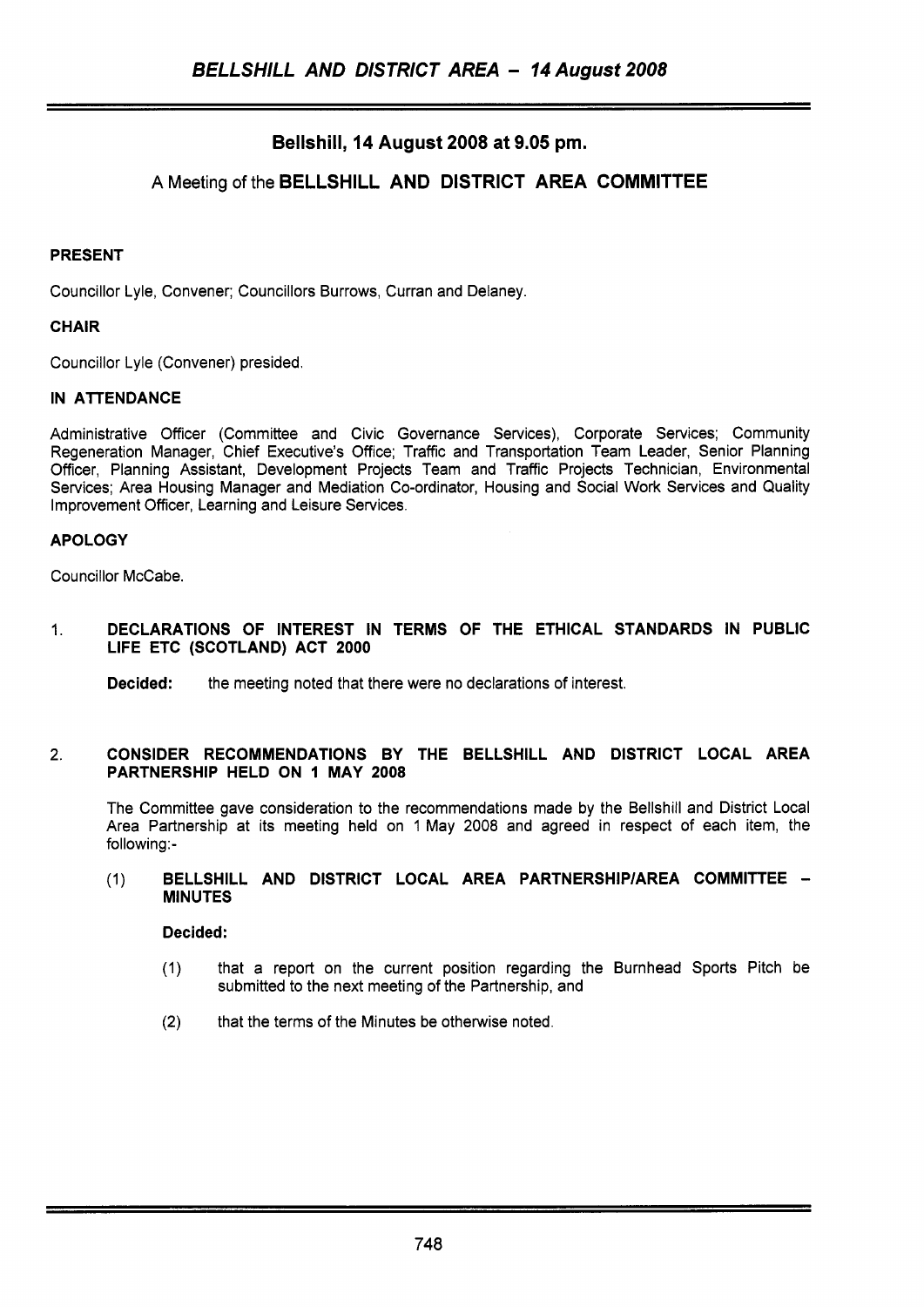#### $(2)$ **COMMUNITY COUNCIL MINUTES**

(a) **BELLSHILL COMMUNITY COUNCIL** 

**Decided:** that the terms of the Minutes be noted.

### (b) **NEW STEVENSTON COMMUNITY COUNCIL**

**Decided:** that the terms of the Minute be noted.

#### $(3)$ **PRESENTATION** - **COMMUNITY PLAN LAUNCH**

**Decided:** that the contents of the presentation be noted.

#### **PRESENTATION** - **LANARKSHIRE COMMUNITY FOOD AND HEALTH**   $(4)$ **PARTNERSHIP**

**Decided:** that the content of the presentation be noted.

#### **BELLSHILL AND DISTRICT COMMUNITY FORUM** - **UPDATE**   $(5)$

**Decided:** that the contents of the report be noted.

#### $(6)$ **NHS LANARKSHIRE** - **NORTH COMMUNITY HEALTH PARTNERSHIP** - **BELLSHILL AND DISTRICT LOCALITY**

### **Decided:**

- (1) that a report on methadone usage within the Bellshill and District area be submitted to the next meeting of the Partnership, and
- **(2)**  that the position be otherwise noted.

#### **COMMUNITY SAFETY REPORT**   $(7)$

#### **Decided:**

- (1) that a report and presentation on the new Community Policing arrangements be made to the next meeting of the Partnership, to include details of tasking and coordinating arrangements, and
- **(2)** that the content of the report be noted.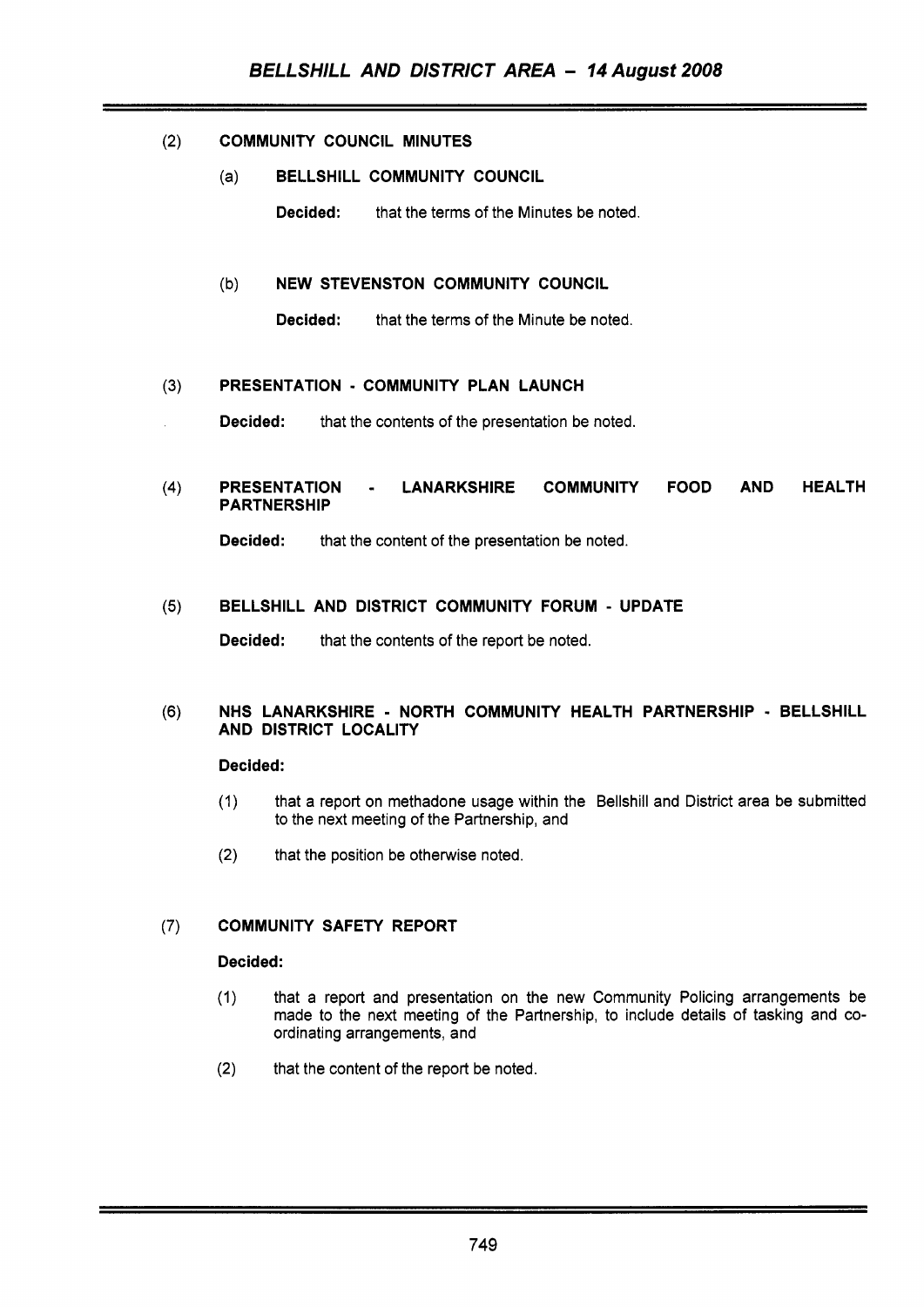### **(8) LOCAL DEVELOPMENT PROGRAMME**

#### **Decided:**

- (1) that the projects for financial year 2008/2009, as detailed within the Appendix to the report, be approved for delivery through the Local Development Programme;
- (2) that the project proposal for 2009/2010 be noted;
- **(3)** that the progress in delivering the projects or alterations to the Programme be reported to future meetings of the Bellshill and District Local Area Partnership, and
- **(4)** that the position be otherwise noted.

#### (9) **BELLSHILL TOWN CENTRE ACTION PLAN**

- (a) **UPDATE** 
	- **Decided:** that the progress made on the Bellshill Town Centre Action Plan be noted.

#### (b) **PROPOSED WAITING AND LOADING RESTRICTIONS**

**Decided:** that consideration of all aspects of the Traffic Management proposals for Bellshill Town Centre be continued to a special meeting of the Partnership, on a date to be arranged, to which all interested parties would be invited.

# (c) **TRAFFIC ISLAND AT NEILSTON STREETlMOTHERWELL ROAD, BELLSHILL Decided:**

- (1) that the proposals for the provision of a Traffic Island at Neilson Street/Motherwell Road, Bellshill, be removed from the Option 8 Project, and
- (2) that consideration of all other aspects of the Traffic Management proposals be continued to the special meeting previously referred to.

### (10) **BELLSHILL ATHLETIC FOOTBALL CLUBlHATTONRlGG AREA** - **UPDATE**

**Decided:** that the contents of the report be noted.